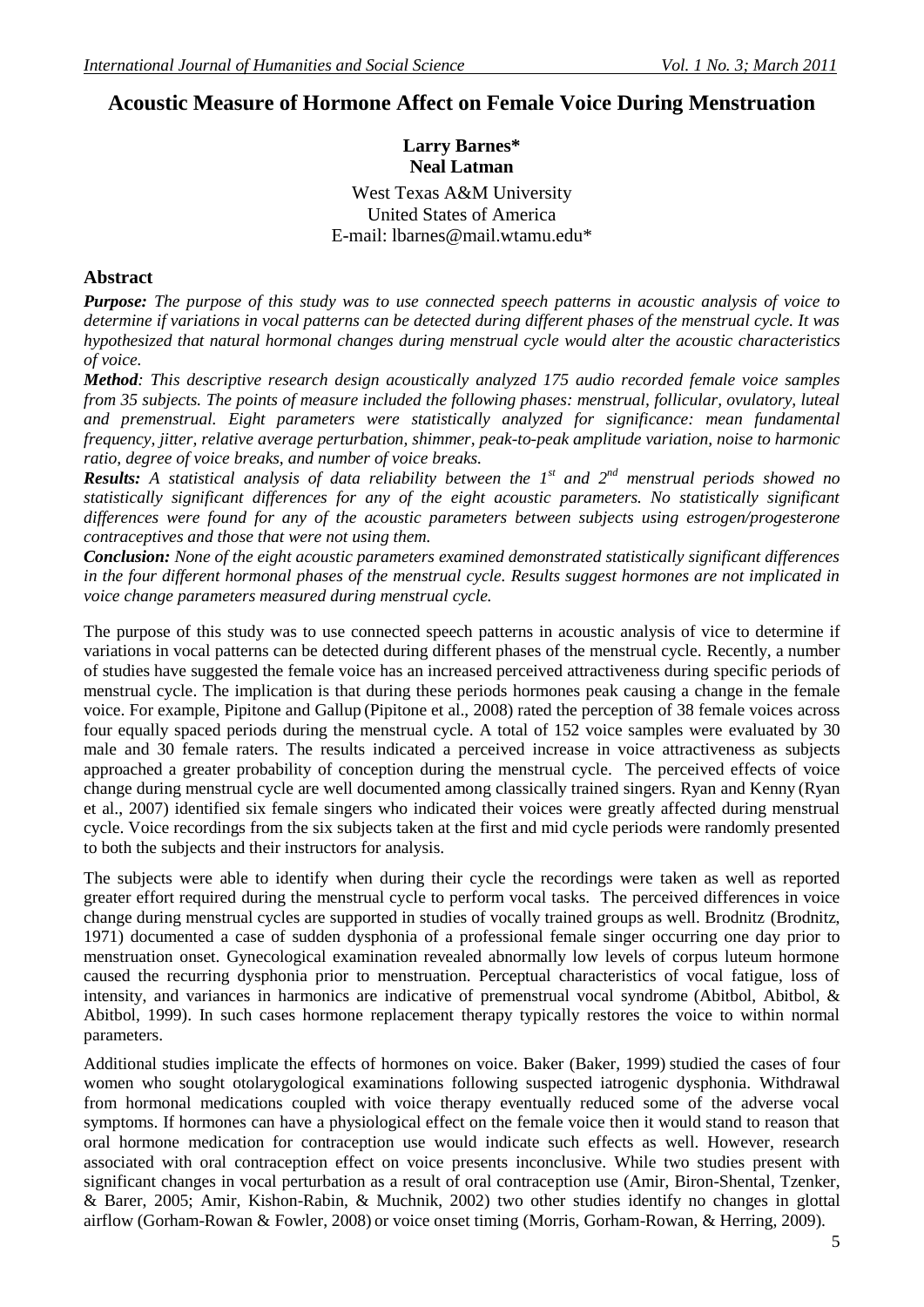The limited variation on vocal performance by the use of oral contraceptives would indicate hormonal impact may be pre-conditioned in some manner. To examine the pre-conditional effects of hormones on voice several researchers have examined impact during various stages of menstrual cycling. One group of researchers analyzed the fundamental frequency changes occurring during menstrual cycle without hormone replacement therapy and during menopause with two different hormone replacement agents. Differences in fundamental frequency for the three subject groups presented with no significance (Mendes-Laureano, Ferriani, Reis, Aguiar-Ricz, Valera, Kupper, et al., 2006). The study was limited however to the measurement of one vocal parameter and one point of measure during targeted periods. No significance was found when assessing across two points within the menstrual cycle among adolescent females (Meurer, Garcez, von Eye Corleta, & Capp, 2009). Acoustic measures of fundamental frequency, rate of speech, and intensity were taken during follicular and luteal phases of the cycle.

These results are in spite of a previous study conducted by Whiteside (Whiteside, 2004) measuring voice onset times during the same phases of cycle examined by the Meurer study (Meurer et al., 2009). Results indicated a significant effect during menstrual cycle phase on the voice onset times of plosive production. However, this study fell short in a low number of subjects (seven) evaluated and in producing significant standard deviation between means. Replicating the Whiteside study by expanding the number of subjects (15 women and 20 men) and contrasting gender groups, Wadnerkar, Cowell, and Whiteside (Wadnerkar et al., 2006) evaluated the means of voice onset times in naturally occurring whole words from gender and low/high estrogen and progesterone samples. Results indicated significant relationship between cycle phase and voice onset timing of plosives. Comparative gender differences within the study implicated hormones as agents. The limited number of subjects continues to call into question the generalization of results.

Using a similar research design, Raj, Gupta, Chowdhury, and Chadha (Raj et al., in press) increased the number of subjects (100), contrasted reproductive and postmenopausal age groups, measured five acoustic parameters (H/N ratio, s/z ratio, perturbation, fundamental frequency, & maximum phonation) and included five points of measure during the cycle (menstrual, follicular, ovulatory, luteal, and premenstrual). While the postmenopausal group presented with significance in relationship between hormonal balance and voice changes, the reproductive group presented with no significance in any of the vocal parameters measured. One potential limitation of the study however, was the limited acoustic input resulting from the stimulus of single phoneme production. Still, the inconsistent findings between studies suggest examination of pre-conditional variables is needed.

If a similar research design were implemented using a connected speech pattern for acoustic analysis would the outcomes show significant differences? Digital recordings of connected speech samples are standard when analyzing voice characteristics. Commercially available acoustical analysis programs generally do not correlate with each other secondary to the various types of acoustic signals presented in the voice sample. For this reason researchers often assess samples limited to phoneme or syllable stimuli and not to connected speech. However, perceptual analysis of speech implies an interpretation of emotional variance (i.e. seduction) that is accounted for in connected speech patterns not in phoneme or syllable stimuli. Researchers have argued that acoustic measures take into account the contextual need for a broader connected speech sample (Alpert, Pouget, & Silva, 2001; Johnstone, van Reekum, Kirsner, & Scherer, 2005). Alpert, Pouget, and Silva (Alpert et al., 2001) recognized the need for acoustic analysis of "free speech" patterns in order to affirm clinical impressions of depression in the voice. They hypothesized that free speech (spontaneous connected speech) required cognitive activity associated with emotion patterns that would not be acoustically detected in nonfree speech patterns.

Results indicated acoustic analysis of connected speech patterns were directly correlated to clinical impressions of emotional speech. Johnstone (Johnstone et al., 2005) corroborated this finding with a study to determine the degree in which emotionally charged speech could acoustically reflect factors other than arousal. Acoustic analysis of speech samples from 30 subjects measuring four vocal parameters correlated with the arousal perceptually identified during elicitation from computer game tasks. Speech recognition software uses this same theory to program computer voice differentiation of energetic states within voice. Acoustically analyzing connected speech patterns of 17 subjects, Krajewski, Wieland, Sommer and Golz (Krajewski et al., 2008) validated a software program's ability to recognize psychological changes in cognitive speech planning. Using the same speech sample phrase from all of the subjects, the program was able to analyze as many as 8,500 high level speech features not found in non-connected speech samples. It is hypothesized that inconsistent results in voice analysis during different phases of the menstrual cycle may be the result of limited acoustic stimuli. Broadening the acoustic input from phoneme/syllable to connected speech would provide the computer greater variance from which to measure specific parameters.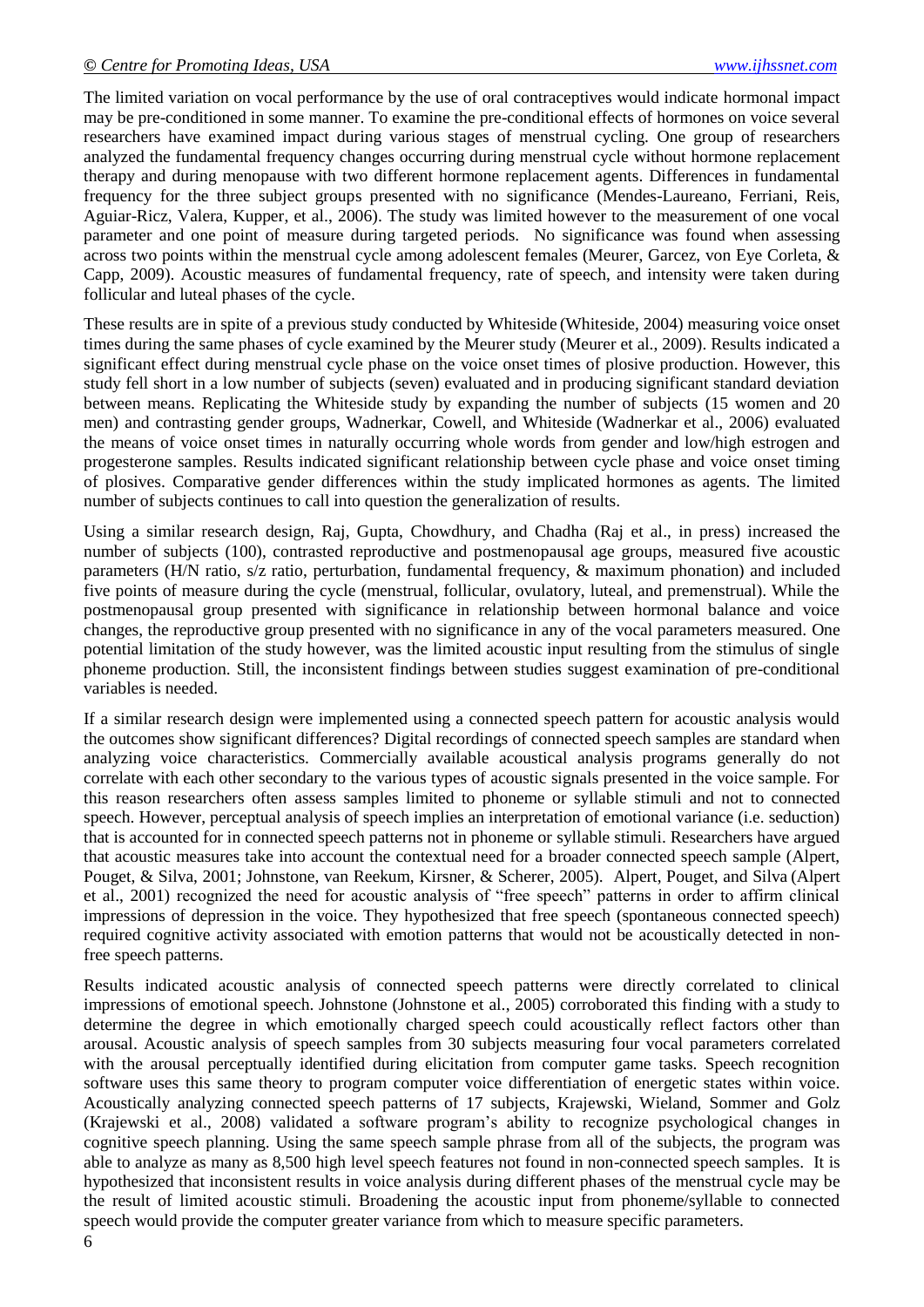### *Method* **Subjects**

The institutional review board approved the inclusion of thirty-five female university students as participants in this study. The number of subjects for this study met or exceeded the numbers in all previously stated research with the exception of the Raj, Gupta, Chowdhury, and Chadha study (Raj et al., in press). All subjects reported experiencing regular menstrual cycles. Exclusion criterion from the study included use of antibiotics or medications associated with upper respiratory infection. Additional exclusion criterion included pregnancy, use of fertility drugs, and previous surgery related to pharynx or larynx. Those taking birth control during the study were classified according to type of contraceptive used to later determine if acoustic differences were associated with the birth control. Subjects interacted with a female student research assistant in completion of both the demographic survey and menstruation cycle diaries. The diaries documented a four week period including dates menstrual period began, ended, and next period began. Once the diaries were complete the student research assistant scheduled recording dates. Although subjects were notified that acoustic measures of voice were analyzed for research they were not told of the specific purpose in detecting voice differences during the cycle. This was done to insure the subjects were not motivated to alter voice during recording sessions.

#### **Recording Procedure**

Subjects were divided into three groups determined by the number of days in their cycle. For those with a 32 day cycle recordings were acquired on days 2 (menstrual phase), 8 (follicular phase), 16 (ovulatory phase), 24 (luteal phase), and 32 (premenstrual phase) following the start date of menses. For those on a 28 day cycle recordings were acquired on days 2 (menstrual phase), 7 (follicular phase), 14 (ovulatory phase), 21 (luteal phase) and 28 (premenstrual phase). For those with a 26 day cycle recordings were acquired on days 2 (menstrual phase), 6 (follicular phase), 13 (ovulatory phase), 18 (luteal phase), and 26 (premenstrual phase) following the start date of menses. A total of 175 audio recordings were acquired for analysis. The total number of recordings analyzed in this study exceeded those of all previously stated research with the exception of the Raj, Gupta, Chowdhury, and Chadha (Raj et al., in press) research. These five recording sessions, therefore, closely correlated with five hormonal conditions of estrogen and progesterone concentrations in the blood: Condition1( $1<sup>st</sup>$  menstrual period) – low estrogen and progesterone; Condition 2 – increased (increasing) estrogen and low progesterone; Condition 3 – high estrogen and low progesterone; Condition  $4$  – high estrogen and progesterone; and Condition 5 ( $2<sup>nd</sup>$  menstrual period) – low estrogen and progesterone. Condition 5 was basically a repeat of the hormonal status of condition 1 for verification of the reliability of condition 1.

Each session was audio recorded in a quiet room using a microphone connected directly to a computer operating voice analysis software to capture the audio signal. Subjects were positioned approximately 8 to 10 inches from the microphone while reading aloud the following stimulus sentence: "Yesterday did the kindergarten children watch television after breakfast?" The stimulus sentence was designed to maximize auditory input for analysis by including multi and mono syllable words, words allowing for voice onsets, words containing a variety of fricatives, plosives and sonorants, and varied intonation contours. The stimulus sentence is a connected speech pattern allowing for optimal change in perturbation, fundamental frequency, voice breaks, amplitude, and harmonic to nose ratio. Requesting the production of a carefully chosen sentence with marked phonetic composition for analysis is in keeping with previous research examining acoustic characteristics of voice patterns (Neel, 2009; Reich & Redenbaugh, 1985).

#### **Analysis of Recordings**

Once the audio signal was captured a speech analysis software generated means for 34 voice parameters. Of these, the following eight parameters were statistically analyzed for significance: mean fundamental frequency, jitter, relative average perturbation, shimmer, peak-to-peak amplitude variation, noise to harmonic ratio, degree of voice breaks, and number of voice breaks. The sampling rate for analysis was set at 44.1 kHz. Results A multiple variable analysis was calculated to summarize the quantitative data of both the cycle length and period length of the subjects. Measures of central tendency, variability, and shape were determined. Significant departures from normality would tend to invalidate many of the statistical procedure normally applied to this data. In this case the data did not show standardized skewness values or standardized kurtosis values outside of the expected range. Multiple sample comparisons were calculated for each of the 8 voice parameters targeted. This procedure compared the data for each of the variables by determining the F-test in the ANOVA. Table 1 notes the eight measured parameters with the specific data results for each of the five menstrual periods. Although variance is noted for each of the parameters from one period to the next, no significant differences between the means of the targeted variables were noted.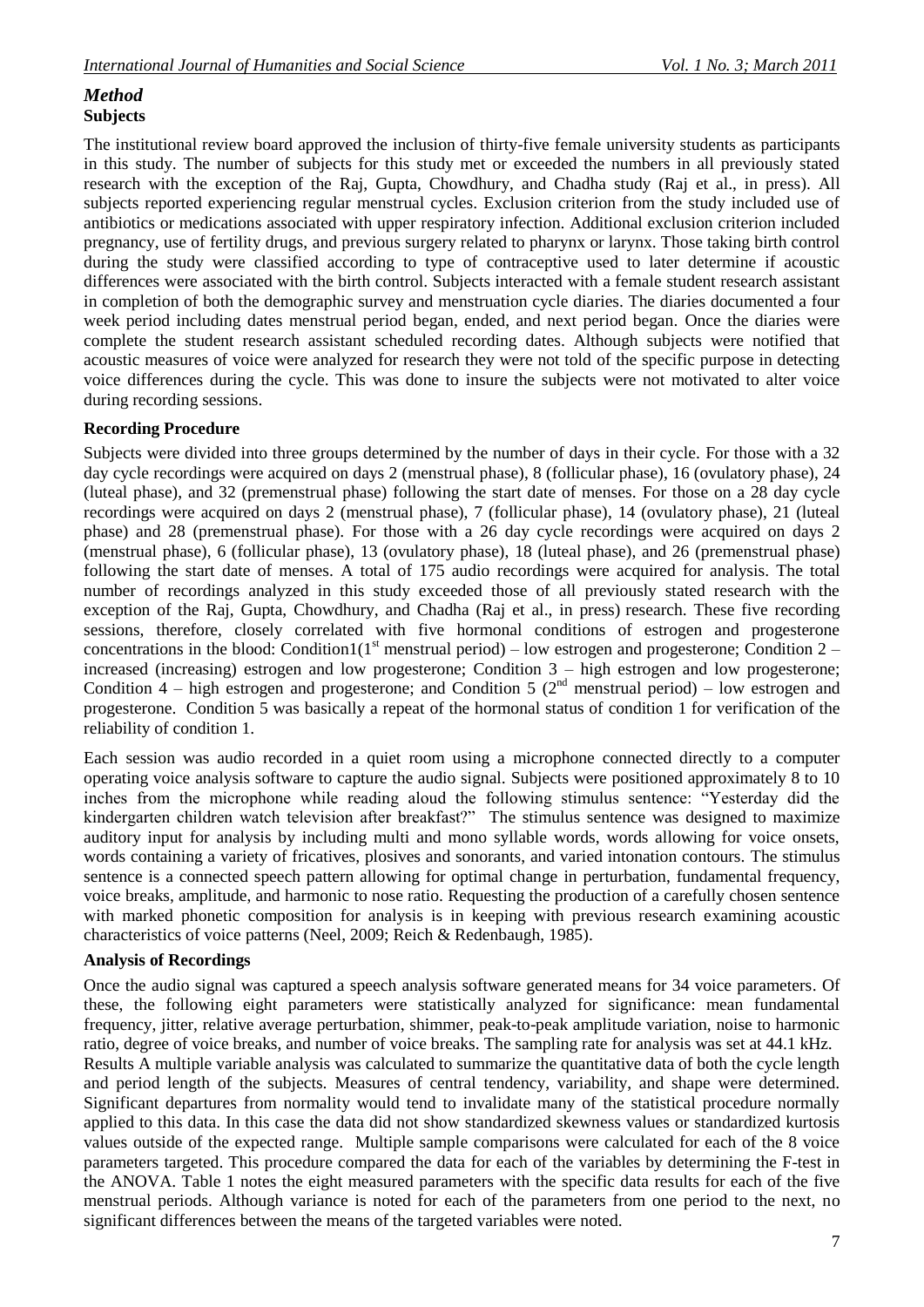As a result, regardless of any paradigms noted in the data, interpretation of such paradigms is invalid secondary to lack of statistical significance.

|                     | Menstrual<br>$(+/-S.E.)$ | Follicular<br>$(+/-S.E.)$ | Ovulatory<br>$(+/- S.E.)$ | Luteal<br>$(+/- S.E.)$ | Premenstrual<br>$(+/-S.E.)$ | Analysis<br>of      |
|---------------------|--------------------------|---------------------------|---------------------------|------------------------|-----------------------------|---------------------|
|                     |                          |                           |                           |                        |                             | Variance<br>p value |
| Mean                | 215                      | 220                       | 220                       | 222                    | 222                         | 0.86                |
| Fundamental         | (4.9)                    | (4.7)                     | (5.3)                     | (5.0)                  | (5.2)                       | (n.s.)              |
| Frequency           |                          |                           |                           |                        |                             |                     |
| <b>Jitter</b>       | 3.9                      | 3.8                       | 3.9                       | 3.6                    | 3.6                         | 0.66                |
|                     | (0.19)                   | (0.19)                    | (0.19)                    | (0.13)                 | (0.16)                      | (n.s.)              |
| Relative            | 2.2                      | 2.1                       | $2.2^{\circ}$             | 2.0                    | 2.0                         | 0.54                |
| Average             | (0.11)                   | (0.11)                    | (0.11)                    | (0.08)                 | (0.09)                      | (n.s.)              |
| Perturbation        |                          |                           |                           |                        |                             |                     |
| Shimmer             | 10.9(0.29)               | 11.0(0.33)                | 11.1                      | 10.8                   | 10.8                        | 0.93                |
|                     |                          |                           | (0.31)                    | (0.29)                 | (0.30)                      | (n.s.)              |
| Amplitude           | 46.5 (1.34)              | 47.23                     | 47.44(1.16)               | 47.63                  | 46.0                        | 0.88                |
| Variation           |                          | (1.38)                    |                           | (1.18)                 | (1.05)                      | (n.s.)              |
| Noise to            | 0.29(0.01)               | 0.30(0.01)                | 0.31                      | 0.29                   | 0.29                        | 0.72                |
| Harmonic            |                          |                           | (0.01)                    | (0.01)                 | (0.01)                      | (n.s.)              |
| Ratio               |                          |                           |                           |                        |                             |                     |
| Degree of           | 39.4 (1.73)              | 37.9(1.22)                | 36.66(1.12)               | 36.63                  | 36.9                        | 0.53                |
| <b>Voice Breaks</b> |                          |                           |                           | (1.13)                 | (1.31)                      | (n.s.)              |
| Number of           | 10.5(0.39)               | 10.9(0.48)                | 10.5                      | 11.0                   | 10.65                       | 0.93                |
| Voice Breaks        |                          |                           | (0.54)                    | (0.48)                 | (0.48)                      | (n.s.)              |

**Table 1** Statistical Analysis of Acoustic Variables During Menstrual Cycle Phases

n.s. = not statistically significantly different

As a control for data reliability the acoustic parameters taken during menstrual period 1 were compared to those of menstrual period 2 as shown in table 2. Using the Student's t-Test no statistically significant differences were found between the acoustic variables measured during menstrual period 1 compared to menstrual period 2.

**Table 2 :** Reliability of Measurements of Acoustic Variables

|                  | Menstrual Period 1 | <b>Menstrual Period 2</b> | Student's t-Test |
|------------------|--------------------|---------------------------|------------------|
|                  | Mean $(S.E.);$     | Mean $(S.E.);$            | p-value          |
|                  | Median             | Median                    |                  |
| Mean             | 215(4.9);          | 222(5.2)                  | $0.32$ (n.s.)    |
| Fundamental      | 214                | 222                       |                  |
| Frequency        |                    |                           |                  |
| <b>Jitter</b>    | 3.9(0.19);         | 3.6(0.15);                | $0.29$ (n.s.)    |
|                  | 3.6                | 3.7                       |                  |
| Relative Average | 2.2(0.11);         | 2.0(0.09);                | $0.21$ (n.s.)    |
| Perturbation     | 2.1                | 2.1                       |                  |
| Shimmer          | 10.9(0.29);        | 10.8(0.30);               | $0.83$ (n.s.)    |
|                  | 10.5               | 10.8                      |                  |
| Amplitude        | 46.5(1.34);        | 46.0(1.05);               | $0.79$ (n.s.)    |
| Variation        | 45.9               | 46.2                      |                  |
| Noise to         | 0.29(0.01);        | $0.29(0.01)$ ;            | $0.81$ (n.s.)    |
| Harmonic Ratio   | 0.28               | 0.29                      |                  |
| Degree of Voice  | 39.4 (1.73);       | 36.9(1.31);               | $0.27$ (n.s.)    |
| <b>Breaks</b>    | 38.6               | 35.0                      |                  |
| Number of Voice  | 10.5(0.39);        | 10.6(0.48);               | $0.87$ (n.s.)    |
| <b>Breaks</b>    | 10.0               | 11.0                      |                  |

n.s. = not statistically significantly different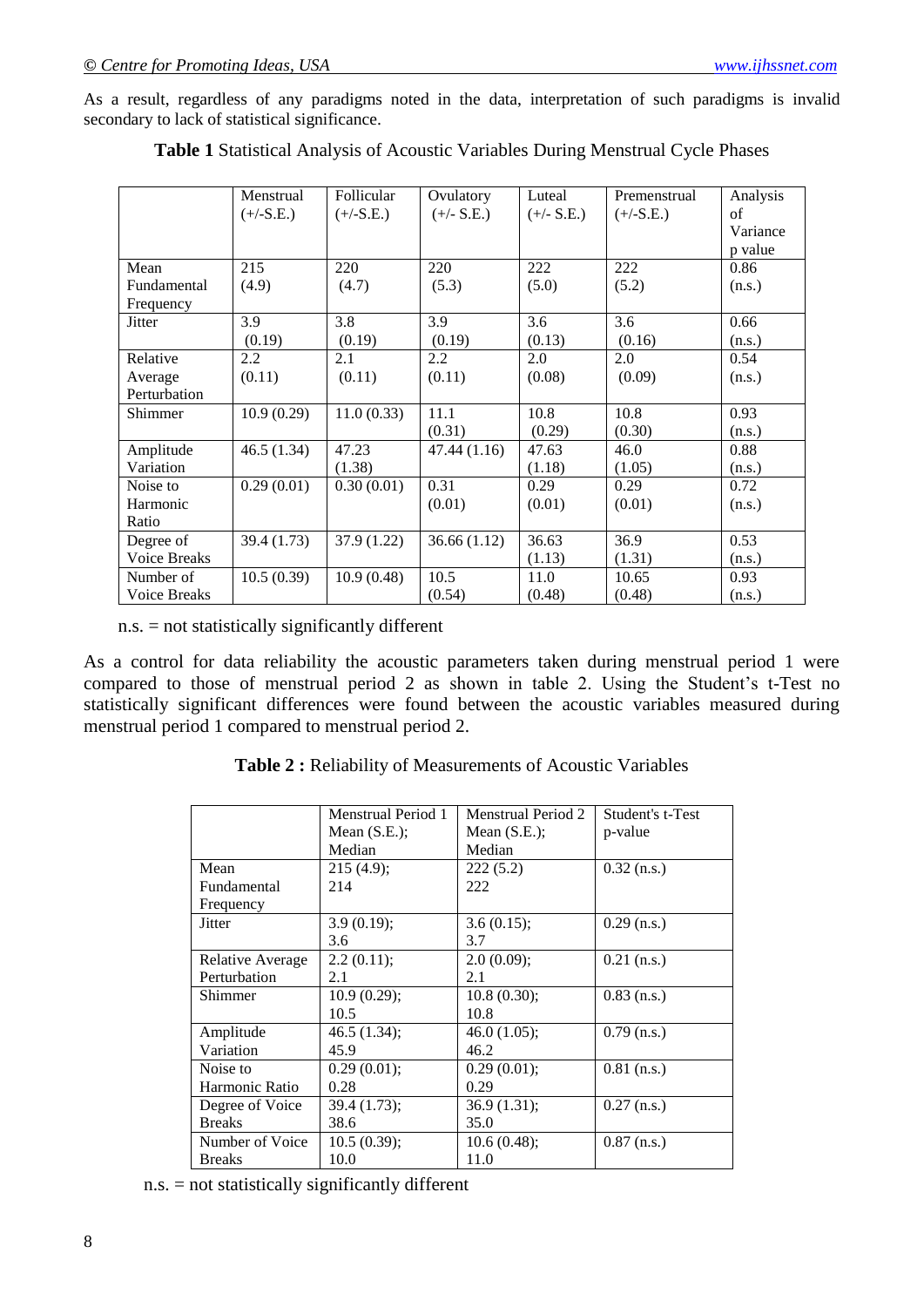In addition, a comparison of medians between variables of contraceptive use and non-contraceptive use was calculated using the Mann-Whitney and the Komogorove-Smirnov tests. As shown in table 3, no statistically significant differences in any of the eight acoustic parameters were noted. This indicated there was no apparent affect of hormonal birth control on vocal acoustics.

|                  | No Contraceptive | Contraceptive  | Mann-Whitney  | Kolmogorov-         |
|------------------|------------------|----------------|---------------|---------------------|
|                  | Mean $(S.E.);$   | Mean $(S.E.);$ | <b>Test</b>   | <b>Smirnov Test</b> |
|                  | Median           | Median         | p-value       | p-value             |
| Mean             | 214.5(6.6);      | 215.7(7.2);    | $0.73$ (n.s.) | $0.62$ (n.s.)       |
| Fundamental      | 215.6            | 211.7          |               |                     |
| Frequency        |                  |                |               |                     |
| Jitter           | 3.99(0.28);      | 3.81(0.25);    | $0.58$ (n.s.) | $0.85$ (n.s.)       |
|                  | 3.83             | 3.59           |               |                     |
| Relative Average | 2.28(0.16);      | 2.17(0.16);    | $0.50$ (n.s.) | $0.73$ (n.s.)       |
| Perturbation     | 2.20             | 2.01           |               |                     |
| Shimmer          | 11.26(0.52);     | 10.58(0.30);   | $0.48$ (n.s.) | $0.78$ (n.s.)       |
|                  | 10.46            | 10.70          |               |                     |
| Amplitude        | 47.26(1.52);     | 45.85(2.15);   | $0.63$ (n.s.) | $0.58$ (n.s.)       |
| Variation        | 46.48            | 45.87          |               |                     |
| Noise to         | 0.30(0.02);      | 0.29(0.01);    | $0.62$ (n.s.) | $0.93$ (n.s.)       |
| Harmonic Ratio   | 0.29             | 0.27           |               |                     |
| Degree of Voice  | 39.0(2.56);      | 39.7(2.41);    | $0.83$ (n.s.) | $0.73$ (n.s.)       |
| <b>Breaks</b>    | 38.7             | 37.8           |               |                     |
| Number of Voice  | 10.4(0.65);      | 10.7(0.49);    | $0.51$ (n.s.) | $0.21$ (n.s.)       |
| <b>Breaks</b>    | 10.0             | 11.0           |               |                     |

**Table 3** Statistical Analysis of the Effect of Contraceptives on Acoustic Variables

n.s. = not statistically significantly different

### *Discussion*

The effect of hormone fluctuations during menstrual cycles on the female voice is inconclusive. While the perceptual data suggest changes in voice do occur, acoustic analysis suggests no changes occur in the voice parameters measured. This study successfully addressed the weaknesses noted in previous studies that may call into question the accuracy of patterns noted. Specifically, the number of points within the cycle at which data was collected, the number of voice parameters analyzed, and the type of acoustic signal elicited from the subjects. Although greater variable controls were established with this study the results indicated acoustic patterns measured were not significantly altered during menstrual cycle. This suggests variables other than natural hormonal changes at the points measured within the cycles and within the specific acoustic parameters chosen contribute to the perceptual differences in voice noted by previous studies. The inclusion of "free speech" patterns in this study assist in validating the "no affect" result of natural hormone changes of voice parameters measured during menstrual cycle. Allowing subjects the opportunity to naturally express emotion through a connected speech pattern (i.e. intonation, perturbation, voice onsets, etc.) provided broader data variables for analysis. However, effects on additional acoustic parameters have not been ruled out.

It is possible that hormonal effect significantly altered acoustic signals in a manner not detected by this study. These findings corroborate those of the Raj, Gupta, Chowdhury, and Chadha (Raj et al., in press) regarding the outcomes of the reproductive group where no significant differences in five points of acoustic measures were noted. In addition, the results of this study also corroborate previous data suggesting that hormonal effect on fundamental frequency has no statistically significant measurable difference (Mendes-Laureano, Ferriani, Reis, Aguiar-Ricz, Valera, Kupper, et al., 2006; Meurer, Garcez, von Eye Corleta, & Capp, 2009). As previously noted (Pipitone & Gallup, 2008) perceptual changes in voice may be secondary to non-vocal cues such as facial expression, body language, eye contact, or even the mood of the listener. This study suggests that such variables might be implicated in the perceptual differences of female voice patterns during menstrual cycles. For those perceptual studies that ruled out non-vocal cues as influencing variables, the noted perceptual changes may be the result of acoustic signals such as voice onset time which were not addressed in this study.